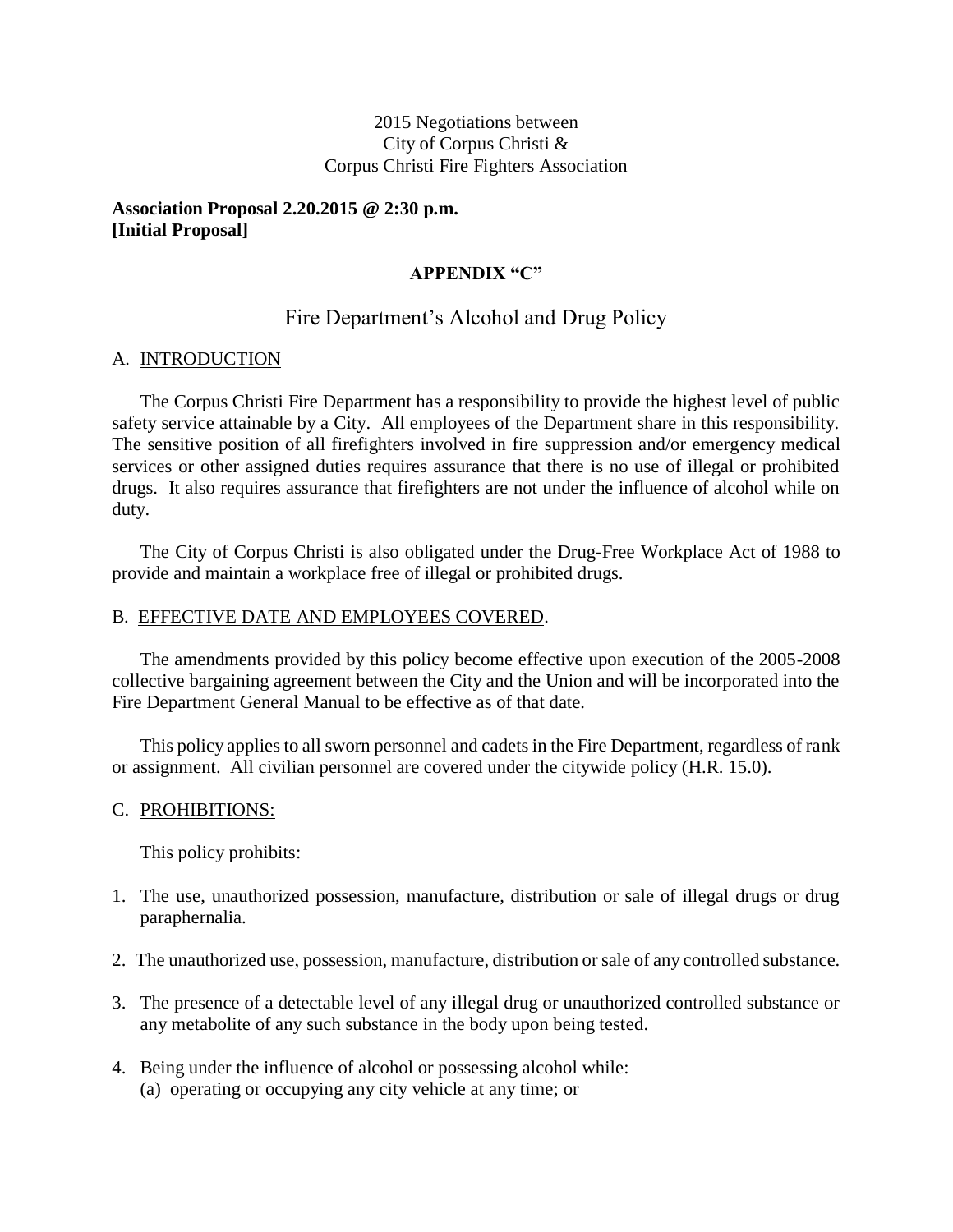- (b) at any location during the firefighter's working hours including all lunch and break times.
- 5. Use of alcohol while off duty in violation of Civil Service Commission Rules and Regulations, and Chapter 143, Local Government Codes.
- 6. Unauthorized storage in any locker, desk, City vehicle or other repository on City premises or worksites of any illegal drug, drug paraphernalia, unauthorized controlled substances or alcohol.
- 7. Switching or adulterating any breath or urine sample submitted for testing.
- 8. Refusal to consent to testing and submit a specimen for testing when required under this policy. Consent is indicated by signing any form required by the City's Medical Advisor or laboratory collecting the specimen for testing.
- 9. Failure to pass any drug or alcohol test administered under this policy.
- 10. Refusal to consent to inspection of any desk, locker or other City property under a firefighter's control when requested by a supervisor or law enforcement officer
- 11. Arrest or conviction for any drug or alcohol-related crime committed at any time.
- 12. Failure to notify the Fire Chief within five (5) days after arrest or conviction for any drug or alcohol-related crime committed at any time.
- 13. Failure to report to his/her supervisor the use of any controlled substance prescribed by a physician or non-prescription drug which may impair the firefighter's ability to safely and fully perform his/her duties.
- 14. Failure to keep prescribed drugs in their original container which identifies the drug, date of prescription and prescribing physician or provide other proof of drug prescription and prescribing physician.
- 15. Failing to adhere to the provisions of any agreement executed by the firefighter which requires treatment or counseling for alcohol or drug abuse.
- 16. Refusing to sign a statement agreeing to comply with this Alcohol and Drug Policy.
- 17. Knowingly, taking prescribed medication in a manner or dosage other than as prescribed.

# D. DEFINITIONS UNDER THIS POLICY

1. ILLEGAL DRUG: includes heroin, cocaine, crack cocaine, cannabinoids (marijuana, hashish, THC), PCP (phencyclidine), LSD (lysergic acid diethylamide) and any other controlled substance not validly prescribed by a physician.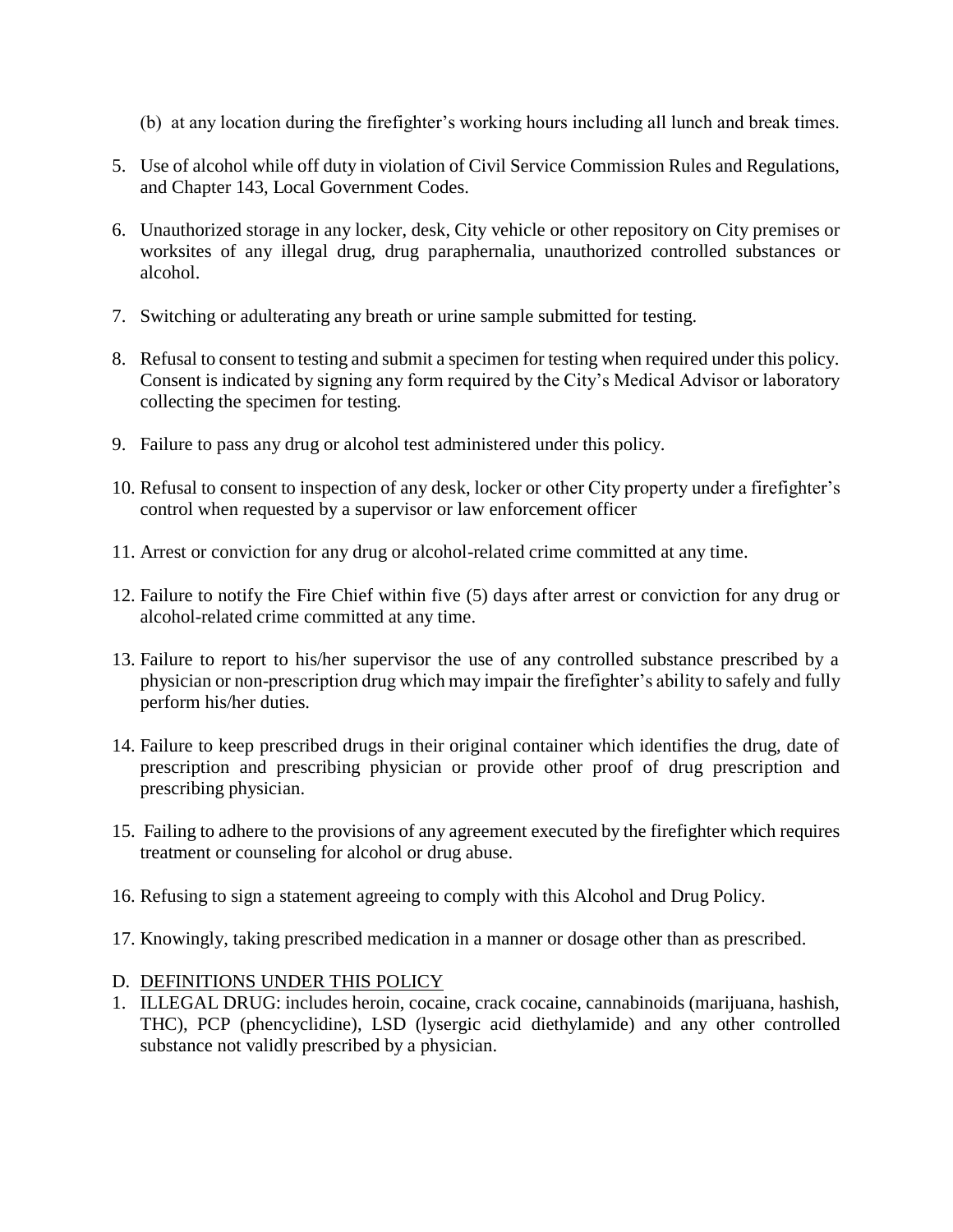- 2. CONTROLLED SUBSTANCE: includes all of the above illegal drugs plus any other substances covered by Schedules I through V of the federal Controlled Substances Act (21 U.S.C. 801 et seq.) or the Texas Controlled Substances Act (Chapter 481, Texas Health and Safety Code). Controlled substances include amphetamines, barbiturates, methadone, benzodiazepines, methaqualone, morphine, codeine and anabolic steroids, A controlled substance is "unauthorized" if the firefighter does not have a valid prescription for that substance at the time of its use or possession.
- 3. CITY PREMISES OR WORKSITES: include all property, buildings, structures, job sites (where a firefighter is working), parking lots, and means of transportation owned, leased, or otherwise used for City business including motor vehicles, equipment, or machinery. An employee's vehicle is also included in this definition when being used to conduct City business or when parked during an employee's working hours, including lunch or break times; provided however, that personal vehicles parked on city property may only be inspected or searched by law enforcement personnel based on probable cause.
- 4. FAILING A DRUG TEST: is defined as a confirmation of initial test results which show positive evidence of the presence of an illegal drug or unauthorized controlled substance in the body.
- 5. PASSING A DRUG TEST: is defined as initial or confirmation test results which do not show evidence of the presence of an illegal drug or unauthorized controlled substance in the body.
- 6. DETECTABLE LEVEL: is defined as a quantity of a drug or drug metabolite equal to or greater than the detection limit for that substance as established by the testing laboratory, with the Chief's and Union's approval.

# E. DISCIPLINARY ACTION FOR VIOLATIONS OF THIS POLICY

- 1. The following violations of this policy shall be grounds for termination.
	- a. unauthorized possession, use, manufacture, distribution or sale of any illegal drug, drug paraphernalia or controlled substance while on duty, in a City vehicle or on break time or,
	- b. use without authorization of alcohol while on duty or while occupying any City vehicle or during break period,
	- c. failing a drug test administered under this policy.
	- 2. Any firefighter who violates any other provisions of this policy shall be disciplined up to and including termination.
	- 3. No firefighter may be disciplined for reporting to duty when ordered to do so, if the firefighter has disclosed any consumption of alcohol during his/her off duty hours.

# F. DRUG TESTING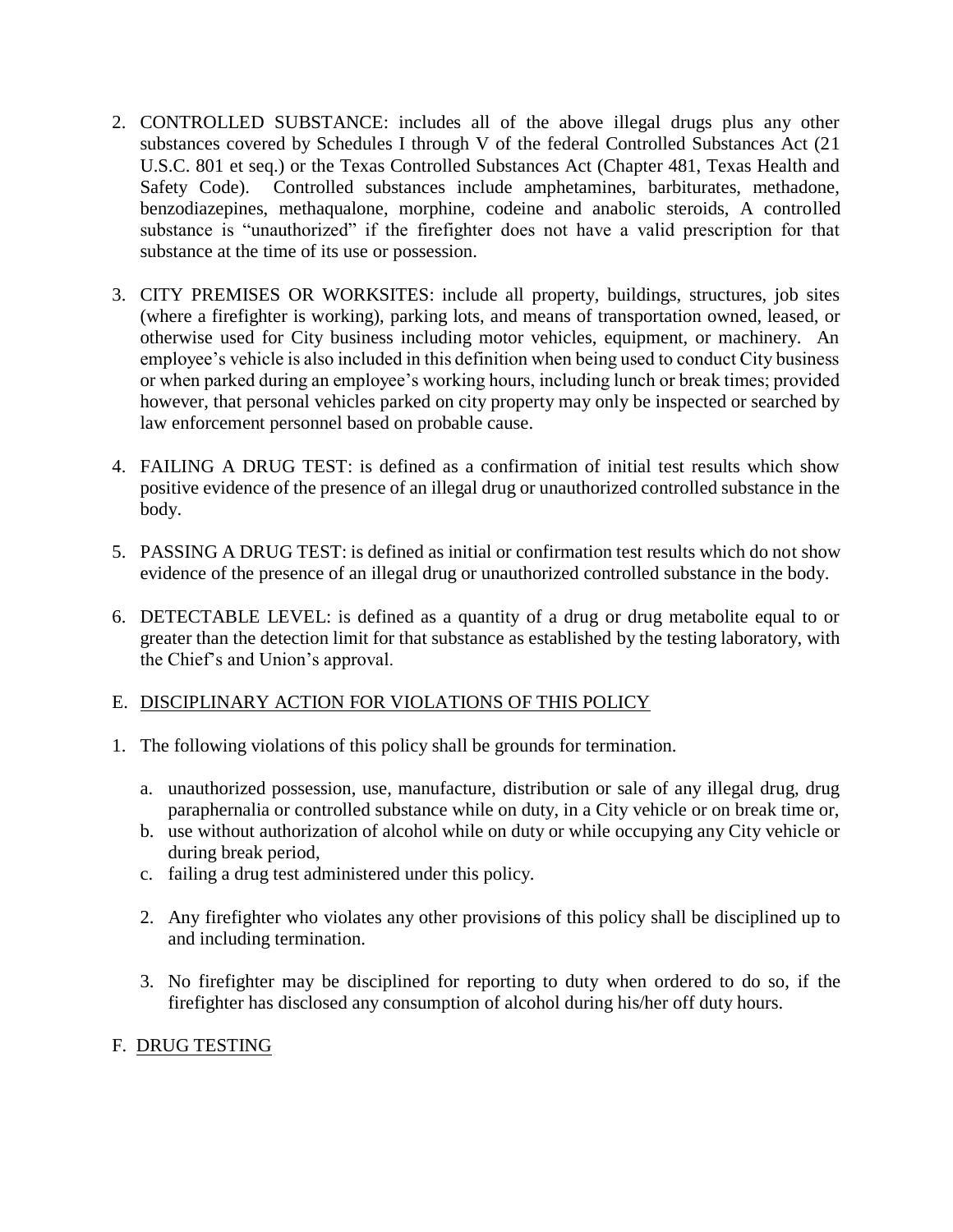Drug testing will be conducted using a laboratory certified by the Department of Health and Human Services (NIDA). Chain-of-custody procedures will be followed to account for the integrity of each urine sample by tracking its handling and storage from point of specimen collection to final disposition of the specimen.

Each specimen submitted for testing under this policy shall be split and a sample shall be reserved for an independent analysis in the event of a positive result.

Each specimen submitted for testing under the testing provision of this policy with the exception of pre-employment, will be assayed for the presence of the following compounds.

|                            | <b>EMIT SCREEN</b>     | <b>GC-MS CONFIRMATION</b> |
|----------------------------|------------------------|---------------------------|
|                            | <b>DETECTION LEVEL</b> | <b>DETECTION LEVEL</b>    |
| <b>DRUG GROUP</b>          | $ng/ml*$               | $ng/ml*$                  |
| Amphetamine                | 1,000                  | 500                       |
| <b>Barbiturates</b>        | 300-1000               | 200                       |
| Benzodiazepines            | 300                    | 200                       |
| <b>Cocaine Metabolites</b> | 300                    | 150                       |
| Marijuana                  | 50                     | 15                        |
| Metabolites                | 300                    | 300                       |
| Methadone                  | 300                    | 200                       |
| Methaqualone               | 300                    | 200                       |
| <b>Opiate Metabolites</b>  | 300                    | 300                       |
| Phencyclidine              | 25                     | 25                        |
| Propoxphene                | 300                    | 200                       |

\*nanograms/milliliter

The laboratory will also assay each specimen for signs of possible adulteration. Specimen alteration assays will consist of two or more of the following:

- \* Creatinine
- \* Chloride
- \* Specific Gravity
- \* Ph

Pre-employment testing shall utilize the SAP 10.

The initial test (also known as a screening test) shall be a enzyme immunoassay screen (EMIT) to eliminate "negative" urine specimens from further consideration.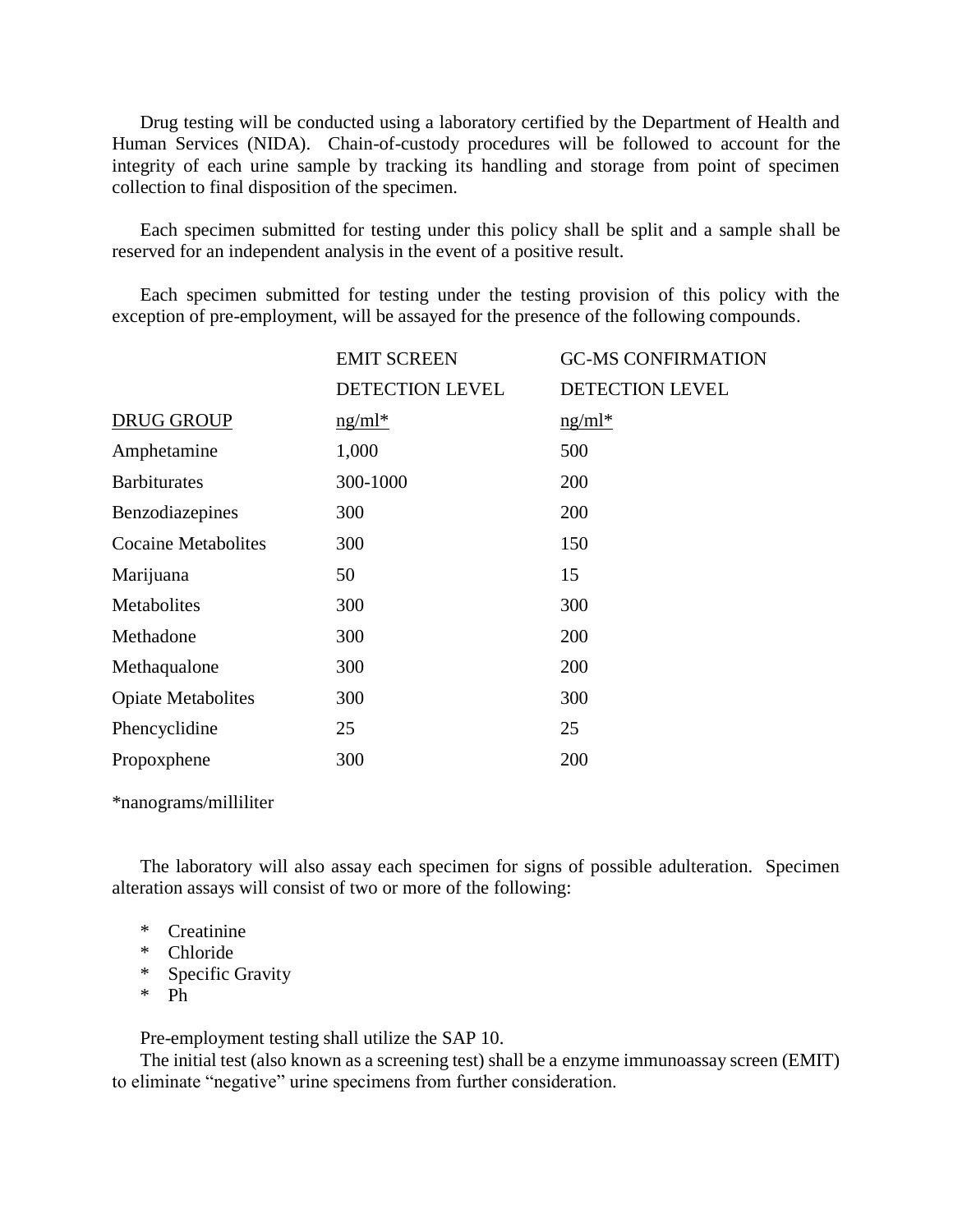If the initial test indicates a positive result, a confirmation test by gas chromatography/mass spectrometry (GC/MS) will be used to confirm the presence of a specific drug or metabolite. The confirmation test shall be independent of the initial test and uses a different technique and chemical principle from that of the initial test in order to ensure reliability and accuracy. For classes of drugs where GC/MS is not an approved confirmation procedure, an alternative confirmation test will be used.

The Chief shall designate a Testing officer with full authority to order personnel compliance to oversee the integrity of the drug testing procedures and general administration of this policy. The Testing Officer's specific responsibilities and duties shall be established by the Chief.

### **Drug testing under this policy will include:**

- 1. Pre-employment: All job offers are contingent upon passing a drug test. Applicants who fail a drug test will be ineligible to apply for employment in the future.
- 2. Post-accident: Any firefighter, up to and including the Fire Chief, who, while operating a City vehicle, is involved in an accident, shall submit to drug and alcohol testing. The test shall be performed as soon as possible.
- 3. Reasonable Suspicion: If individualized reasonable suspicion exists that any firefighter has used or possessed an illegal drug or unauthorized controlled substance or has violated the alcohol-related provisions of this policy, the Chief may order the firefighter to submit a urine and/or blood specimen for alcohol and/or drug testing.
- 4. Random Testing: The Fire Department shall be divided into 45 groups consisting of the following work sites or groups:

Administrative Offices (Includes the City Manager, Human Resources Director, and Fire Chief) Training Center Fire Prevention & Arson Investigation Each Station will consist of 3 separate groups  $(A, B, \& C \text{ shifts})$ Three additional groups will be added upon opening of a new station.

Random drug testing shall occur by the random selection of one of the above work groups or sites. The testing agency shall provide a computer-based random selection of the group to be tested each month. Two groups will be selected and tested each month. The Chief, or designee, will notify the employees selected for a test within no more than three (3) hours of the testing. Any firefighter either permanently or temporarily assigned, including members working trades for regular firefighters, shall be subject to testing.

All testing will be conducted on site except for personnel assigned to Training, Fire Prevention & Arson, and Administration. Personnel not tested on site will be required to report to a designated lab within 3 hours of notification by their supervisor.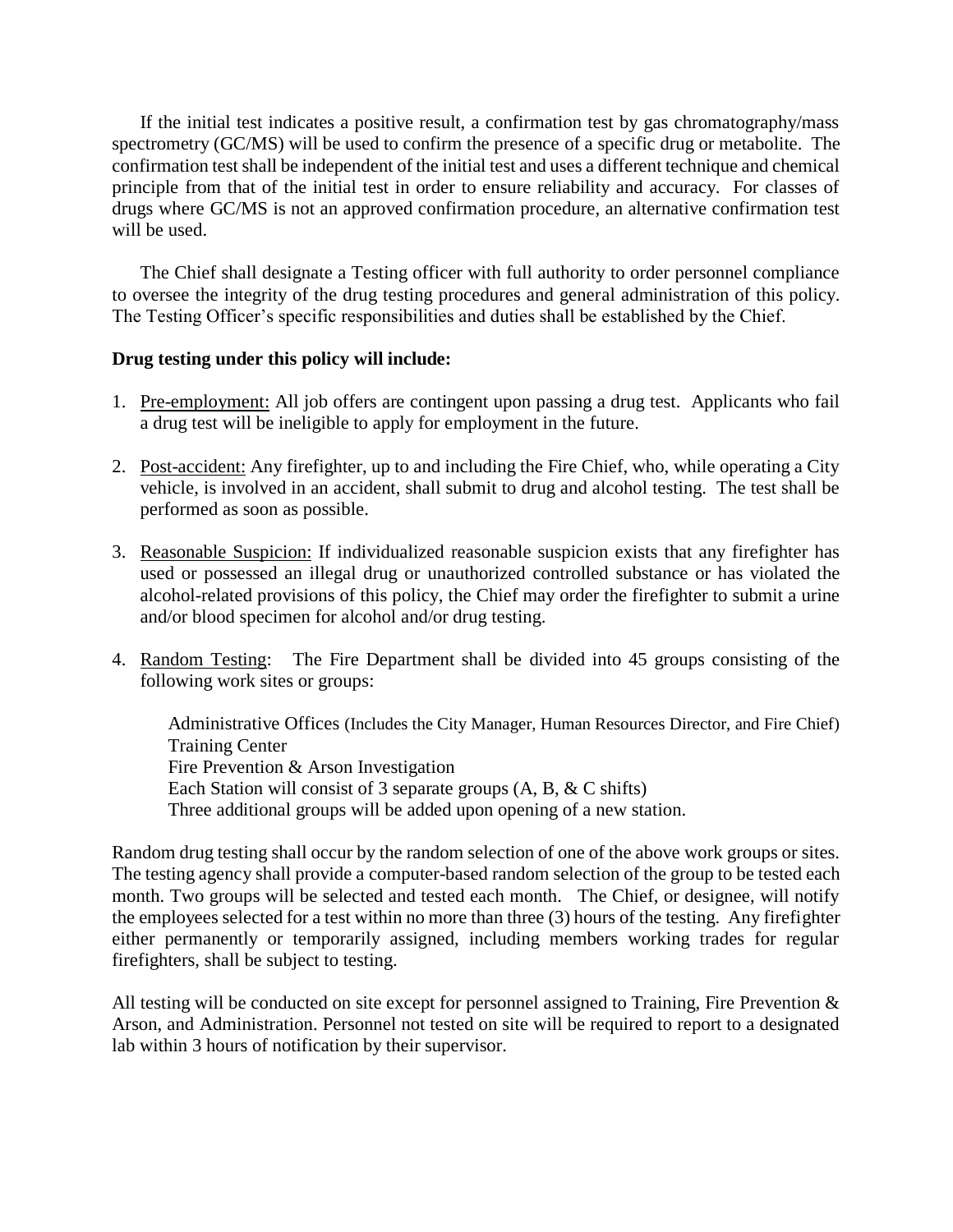Employees on vacation, sick leave, other leave, or on City business outside the city, will not be notified or have to take the test.

### G. COMPLIANCE WITH POLICY

- 1. Applicants and firefighters subject to testing will have the opportunity to submit a list of prescription and non-prescription drugs they have used in the last thirty (30) days and to explain the circumstances surrounding the use of such drugs to the MRO before a decision regarding test results is made.
- 2. Any firefighter who has agreed in connection with a prior violation of this policy to submit to random testing for a prescribed period of time (maximum of one (1) year) may be tested as described in the agreement signed by the firefighter.
- 3. A firefighter with an alcohol content of .04% will be presumed to be under the influence of alcohol for purposes of this policy.
- 4. If the Medical Review Officer's (MRO) review of drug test results indicates a legitimate medical explanation for the confirmed positive test result, no further action will be taken against the firefighter and an applicant will be eligible for hire. If the MRO's review determines there is no legitimate medical explanation for the confirmed positive test result, the firefighter will be subject to disciplinary action up to and including discharge upon the first offense.

### H. MEDICAL REVIEW OFFICER

The Medical Review Officer (MRO) for the City of Corpus Christi will be a City's Medical Advisor or any physician designated by the City Manager who is a licensed physician with knowledge of drug abuse disorders and certified as a Medical Review Officer for drug testing.

The MRO shall review all drug testing results he/she receives and interpret confirmed positive test results to determine if there is an alternative medical explanation of the confirmed positive result.

### I. ALCOHOLISM AND DRUG ADDICTION

While occasional or "social" use of drugs and alcohol can become detrimental to the workplace and to personal health, we recognize that alcoholism and drug addiction are medical disorders which can be treated. The City of Corpus Christi believes it has a responsibility to provide assistance to our employees through the Employee Assistant Program, but the initiative in seeking such help is the responsibility of the firefighter.

Firefighters who voluntarily seek diagnosis and accept treatment for alcohol or drug-related problems before the problem becomes evident, will be offered rehabilitation help on a strictly confidential basis using the leave policies currently available for other health-related problems. Whether voluntary or mandatory rehabilitation is required, these costs are the responsibility of the firefighter. Medical Plan Insurance may be used to the extent provided under the individual's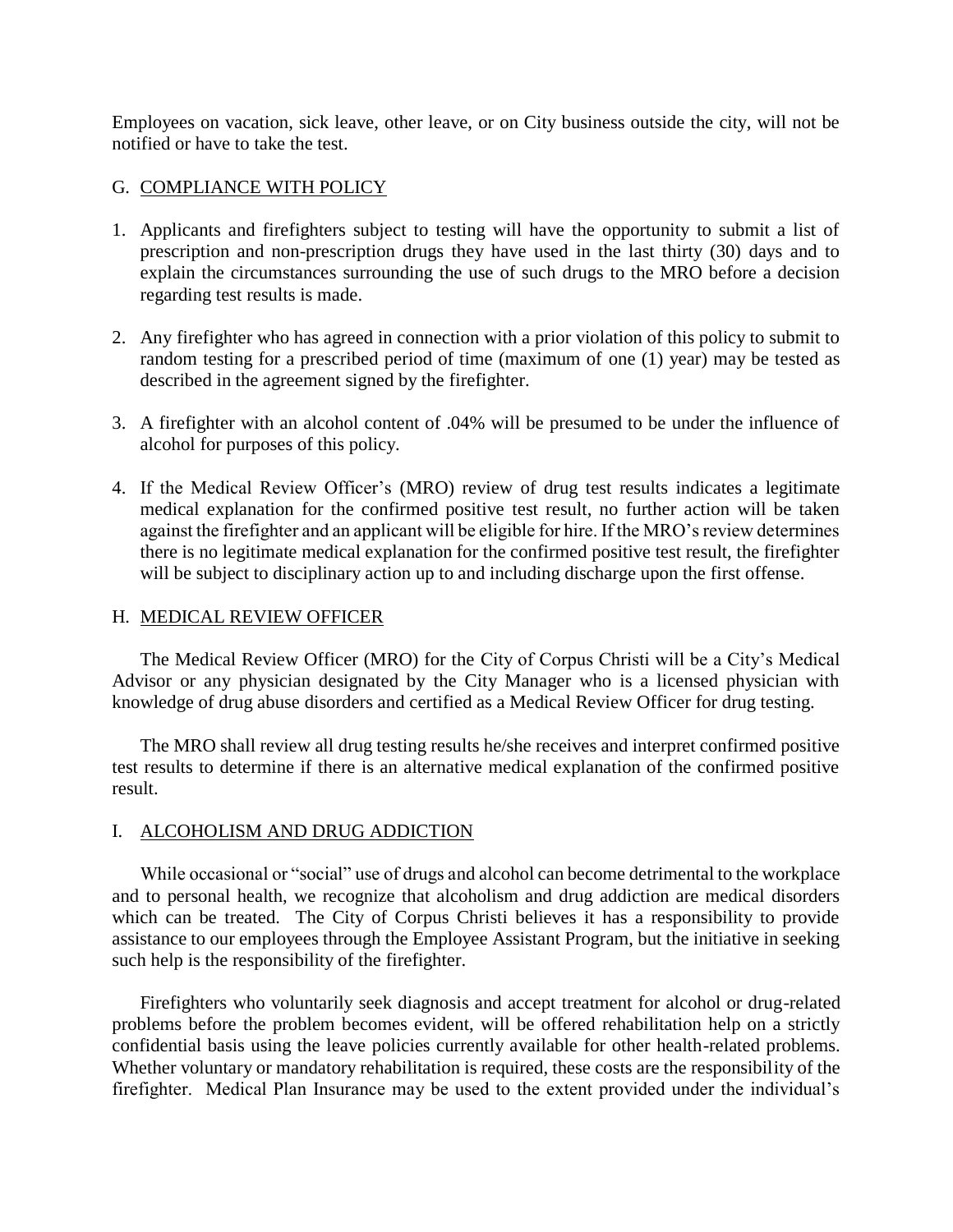health insurance coverage. If misconduct or declining job performance brings illegal or nonprescribed drug or alcohol abuse problems to light, the firefighter will be subject to appropriate disciplinary action.

# J. IMPLEMENTATION OF DRUG-FREE AWARENESS PROGRAM

The Drug-Free Awareness Program will provide an ongoing education effort for the firefighters to prevent and eliminate drug and alcohol abuse that may affect the workplace. This program will cover:

- 1. The dangers of alcohol and drug abuse in the workplace;
- 2. This Alcohol and Drug Policy;
- 3. The availability of treatment and counseling for firefighters voluntarily seeking such counseling through the Employee Assistance Program; and
- 4. The discipline which will be imposed for violations of this policy.

# *Supervisors are the "keys" to successfully implementing this policy. Initial and ongoing supervisory training will be mandatory for supervisors and will cover the following areas:*

- 1. Identifying and documenting job performance and on-the-job behavior which may reflect the impact of personal problems;
- 2. Identifying evidence of on-the-job use or presence of alcohol or drugs;
- 3. Procedure for referral of troubled firefighters to the Employee Assistance Program;
- 4. Procedure for testing firefighter suspected of violating this policy;
- 5. Constructive confrontation techniques;
- 6. Orientation on drug procedures and technology; and
- 7. Procedures for conducting workplace inspections.

Cadets will be trained on this Policy at the Academy and new supervisors will be trained through recurring sessions provided on the Training calendar.

# K. RECORDS PROCEDURES

# 1. RELEASE OF INFORMATION:

Requests for employment verification or references for an individual terminated under this policy shall be forwarded to the Human Resources Department for response. For Texas Employment Commission hearing on granting unemployment insurance, the City will cite a rules violation as the reason for termination and will supply a copy of the letter of termination which states specific reasons. Where there is doubt about the release of information, the Legal Department shall be consulted for guidance.